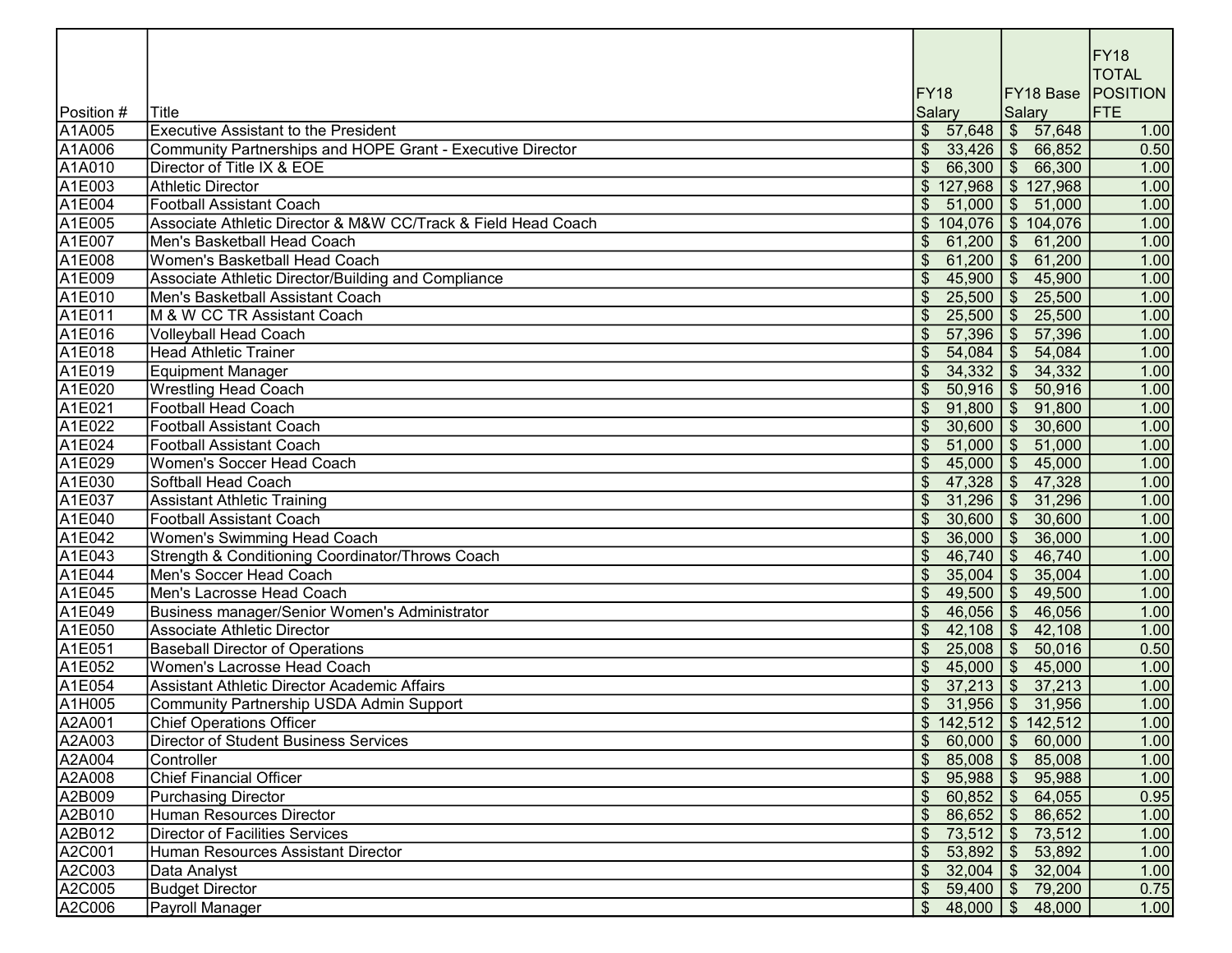|            |                                                                                                  |                            |               |                           |           | <b>FY18</b><br><b>TOTAL</b> |
|------------|--------------------------------------------------------------------------------------------------|----------------------------|---------------|---------------------------|-----------|-----------------------------|
| Position # | Title                                                                                            | FY <sub>18</sub><br>Salary |               | <b>Salary</b>             | FY18 Base | <b>POSITION</b><br>FTE      |
| A2C007     | Assistant Director of Title IX/Clery Compliance Coordinator                                      | $\frac{1}{2}$              | 34,176        |                           | \$34,176  | 1.00                        |
| A2C008     | Interim Director Prison College & Print-Based Correspondence Program                             | $\$\$                      | 46,008        | $\sqrt{3}$                | 46,008    | 1.00                        |
| A2D001     | IT Support Administrator                                                                         |                            | 52,500        | $\sqrt[6]{\frac{1}{2}}$   | 52,500    | 1.00                        |
| A2D003     | Manager of Support Services                                                                      |                            | 74,568        | $\sqrt[6]{\frac{1}{2}}$   | 74,568    | 1.00                        |
| A2D004     | Manager of Networking and Telecommunications                                                     |                            | 74,568        | $\sqrt[6]{\frac{1}{2}}$   | 74,568    | 1.00                        |
| A2D006     | Manager of Network & Systems Administration                                                      |                            | 82,044        | $\mathfrak{S}$            | 82,044    | 1.00                        |
| A2D008     | Senior Systems Administrator/Programmer                                                          |                            | 30,600        | $\mathfrak{S}$            | 30,600    | 1.00                        |
| A2D009     | Senior Systems Administrator                                                                     | $\boldsymbol{\mathsf{S}}$  | 63,000        | $\overline{\mathcal{S}}$  | 63,000    | 1.00                        |
| A2D010     | Senior VOIP Network Telecommunications Engineer                                                  | $\mathfrak{s}$             | 67,227        | $\sqrt[6]{\frac{1}{2}}$   | 67,227    | 1.00                        |
| A2D012     | Manager of Enterprise Applications systems                                                       |                            | 74,568        | $\sqrt[6]{\frac{1}{2}}$   | 74,568    | 1.00                        |
| A2D013     | Enterprise Applications System Programmer                                                        | $\boldsymbol{\mathsf{S}}$  | 57,504        | $\sqrt[6]{3}$             | 57,504    | 1.00                        |
| A2D014     | Enterprise Application systems Programmer                                                        | $\mathcal{S}$              | 55,008        | $\frac{1}{2}$             | 55,008    | 1.00                        |
| A2D015     | Enterprise Applications System Programmer                                                        | \$                         | 45,900        | $\mathfrak{F}$            | 45,900    | 1.00                        |
| A3A002     | Senior Institutional Research Analyst                                                            | $\$\$                      | 73,008        | $\boldsymbol{\mathsf{S}}$ | 73,008    | 1.00                        |
| A3B003     | Academic Affairs Assistant Vice President for Graduate Studies & Research and Sponsored Programs | \$                         | 88,452        | $\frac{1}{2}$             | 88,452    | 1.00                        |
| A3B005     | Computing Services Chief Information Officer                                                     | $\boldsymbol{\mathsf{S}}$  | 89,220        | $\frac{1}{2}$             | 89,220    | 1.00                        |
| A3C004     | <b>Quality Assurance Specialist</b>                                                              | \$                         | 33,660        | $\frac{1}{2}$             | 33,660    | 1.00                        |
| A3C005     | <b>Production Coordinator</b>                                                                    |                            | 36,300        | \$                        | 36,300    | 1.00                        |
| A3C007     | <b>Director of Creative Relations</b>                                                            | \$                         | 70,428        | $\frac{1}{2}$             | 70,428    | 1.00                        |
| A3C009     | Operations Manager for Distance Learning                                                         | \$                         | 48,960        | $\frac{3}{2}$             | 48,960    | 1.00                        |
| A3C013     | Program Director of Extended Studies                                                             | $\$\$                      | 48,960        | $\frac{1}{2}$             | 48,960    | 1.00                        |
| A3C014     | <b>Student Advising/Recruiter</b>                                                                | \$                         | 33,288        | $\frac{3}{2}$             | 33,288    | 1.00                        |
| A3C019     | Assistant Vice President for Extended Studies-Operations                                         | $\$\$                      | 84,816        | $\sqrt[6]{\frac{1}{2}}$   | 84,816    | 1.00                        |
| A3C020     | Library Director/Acquisitions Librarian                                                          | $\mathcal{S}$              | 75,000        | $\sqrt[6]{\frac{1}{2}}$   | 75,000    | 1.00                        |
| A3C021     | Learning and Engagement Librarian                                                                | \$                         | 38,460        | $\sqrt[6]{2}$             | 38,460    | 1.00                        |
| A3C022     | Electronic Resources & Discovery Librarian                                                       | \$                         | 39,624        | $\sqrt[6]{\frac{1}{2}}$   | 39,624    | 1.00                        |
| A3C025     | Access Services and Distance Learning Librarian                                                  | $\mathcal{S}$              | 40,176        | $\mathfrak{S}$            | 40,176    | 1.00                        |
| A3C026     | Cataloging and Acquisitions Librarian                                                            | $\mathcal{S}$              | 49,104        | $\sqrt[6]{\frac{1}{2}}$   | 49,104    | 1.00                        |
| A3C028     | <b>Grant Specialist</b>                                                                          | $\mathcal{S}$              | 51,192        | $\sqrt[6]{\frac{1}{2}}$   | 51,192    | 1.00                        |
| A3C039     | Professional Programs Coordinator                                                                | $\mathcal{S}$              | 35,712        | $\sqrt[6]{\frac{1}{2}}$   | 35,712    | 1.00                        |
| A3C041     | <b>Grizzly Testing &amp; Learning Center Manager</b>                                             | $\mathcal{L}$              | $44,976$ \$   |                           | 44,976    | 1.00                        |
| A3C047     | Assistant Director of Civic Engagement & Career Services                                         | $\$\$                      | $45,000$   \$ |                           | 45,000    | 1.00                        |
| A3C051     | Academic Records Coordinator                                                                     | $\overline{\mathcal{S}}$   | $38,940$ \$   |                           | 38,940    | 1.00                        |
| A3C053     | Senior Budget Analyst                                                                            |                            | $45,756$ \$   |                           | 45,756    | 1.00                        |
| A3C059     | Prison College program Coordinator                                                               | $\mathfrak{L}$             | 45,000        | $\mathcal{S}$             | 45,000    | 1.00                        |
| A3C067     | Program Manager of Graduate Distance Learning                                                    |                            | 42,840        | $\mathfrak{S}$            | 42,840    | 1.00                        |
| A3C069     | Director of Marketing and Enrollment Management                                                  | \$                         | 76,500        | $\sqrt[6]{\frac{1}{2}}$   | 76,500    | 1.00                        |
| A3C070     | <b>Student Advisor/Recruiter</b>                                                                 | \$                         | 33,288        | $\sqrt[6]{2}$             | 33,288    | 1.00                        |
| A3C077     | <b>Instructional Designer</b>                                                                    | \$                         | 40,812        | $\sqrt[6]{\frac{1}{2}}$   | 40,812    | 1.00                        |
| A3C078     | <b>Director SEEDS Grant</b>                                                                      | \$                         | 45,900        | $\mathfrak{S}$            | 45,900    | 1.00                        |
| A3C079     | <b>AITC Technology Specialist</b>                                                                |                            | 32,640        | \$                        | 32,640    | 1.00                        |
| A3C080     | Graduate Studies Counselor Education Online Plus Coordinator                                     | \$                         | 48,960        | $\mathfrak{F}$            | 48,960    | 1.00                        |
| A3C081     | Simulation Lab Coordinator                                                                       |                            |               |                           | 31,212    | 1.00                        |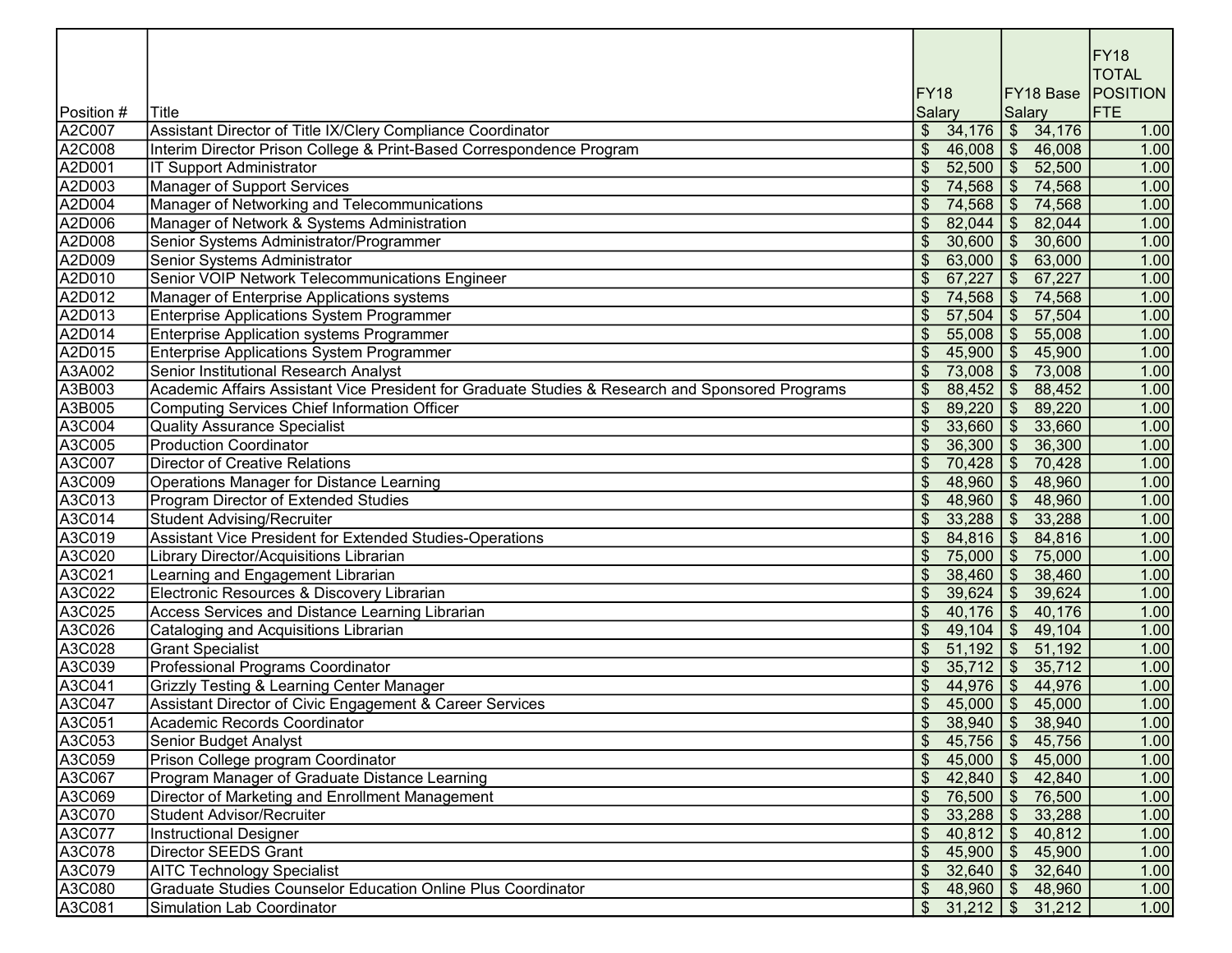|            |                                                                 |                          |                                  |                         |                      | <b>FY18</b><br><b>TOTAL</b> |
|------------|-----------------------------------------------------------------|--------------------------|----------------------------------|-------------------------|----------------------|-----------------------------|
|            |                                                                 | FY <sub>18</sub>         |                                  |                         |                      | <b>FY18 Base POSITION</b>   |
| Position # | Title                                                           | Salary                   |                                  | <b>Salary</b>           |                      | FTE                         |
| A3C085     | Director of Academic Instructional Technology Center            |                          | \$50,580                         |                         | \$50,580             | 1.00                        |
| A3C086     | Nursing Clinical Placement Coordinator                          |                          | 48,000                           |                         | \$48,000             | 1.00                        |
| A3C088     | <b>MBA Program Specialist</b>                                   |                          | 32,652                           | $\sqrt[6]{2}$           | 32,652               | 1.00                        |
| A3C089     | Academic Affairs Assistant Vice President                       |                          | 88,452                           | $\sqrt[6]{2}$           | 88,452               | 1.00                        |
| A3C091     | <b>CAMP Grant Project Director</b>                              |                          | 51,012                           | $\sqrt{3}$              | 51,012               | 1.00                        |
| A3C096     | Title V Grants AITC Instructional Designer/Trainer              |                          | 34,692                           | $\sqrt{2}$              | 34,692               | 1.00                        |
| A3C097     | Assistant Coordinator/Level 1 Technical Specialist              |                          | 41,820                           | $\sqrt{2}$              | 41,820               | 1.00                        |
| A3C098     | School of Business Distance Education                           | $\overline{\mathcal{S}}$ | 31,212                           | $\sqrt[6]{2}$           | 62,424               | 0.50                        |
| A3C099     | <b>Online Plus Academic Advisor</b>                             | $\mathfrak{S}$           | 42,672                           | $\mathfrak{S}$          | 42,672               | 1.00                        |
| A3C101     | Graduate Program Coordinator                                    | $\mathfrak{S}$           | 46,008                           | $\frac{1}{2}$           | 46,008               | 1.00                        |
| A4A001     | <b>Vice President for Student Services</b>                      |                          | \$116,674                        |                         | \$116,674            | 1.00                        |
| A4C005     | Counseling & Career Center Director                             | \$                       | 57,120                           | $\frac{1}{2}$           | 57,120               | 1.00                        |
| A4C019     | Director of Student Success Center                              |                          | 47,880                           | $\frac{1}{2}$           | 47,880               | 1.00                        |
| A4C020     | Academic Advising Coordinator                                   | \$                       | 38,508                           | $\frac{1}{2}$           | 38,508               | 1.00                        |
| A4C025     | <b>Assistant Director of Counseling Services</b>                |                          | 43,008                           | $\frac{1}{2}$           | 43,008               | 1.00                        |
| A4D007     | <b>Director of Auxiliaries Services</b>                         | $\mathfrak{S}$           | 71,892                           | $\frac{1}{2}$           | 71,892               | 1.00                        |
| A4D008     | Assistant Director Of Auxiliary Services/Student Union Building | $\mathfrak{S}$           | 44,544                           | $\frac{1}{2}$           | 44,544               | 1.00                        |
| A4D009     | Assistant Director of Housing - Operations & Outreach           | $\mathfrak{S}$           | 40,548                           | $\frac{1}{2}$           | 40,548               | 1.00                        |
| A4D010     | Assistant Director of Housing & Residence Life                  | $\mathfrak{S}$           | 40,536                           | $\frac{1}{2}$           | 40,536               | 1.00                        |
| A4D011     | <b>Residence Hall Director</b>                                  | $\mathfrak{S}$           | 26,004                           | $\frac{1}{2}$           | 26,004               | 1.00                        |
| A4D013     | <b>Campus Events Coordinator</b>                                | \$                       | 41,654                           | $\sqrt[6]{\frac{1}{2}}$ | 41,654               | 1.00                        |
| A4D014     | Director of Student Life & Recreation                           | \$                       | 53,567                           | $\frac{1}{2}$           | 53,567               | 1.00                        |
| A4D015     | Residence Hall Director                                         | \$                       | 26,508                           | $\frac{1}{2}$           | 26,508               | 1.00                        |
| A4D016     | Residence Hall Director                                         | $\mathfrak{S}$           | 27,000                           | $\mathcal{L}$           | 27,000               | 1.00                        |
| A4D018     | Assistant Director Student Life and Leadership                  | $\mathfrak{S}$           | 38,263                           | $\sqrt[6]{\frac{1}{2}}$ | 38,263               | 1.00                        |
| A4D019     | Associate Director of Campus Recreation and Wellness            | $\mathfrak{S}$           | 46,008                           | $\sqrt[6]{2}$           | 46,008               | 1.00                        |
| A4D022     | Coordinator of Adventure Leadership & Programs                  | $\mathfrak{S}$           | 32,640                           | $\mathfrak{S}$          | 32,640               | 1.00                        |
| A4D025     | Adventure Sports Coordinator                                    | $\mathfrak{S}$           | 34,008                           | $\mathfrak{S}$          | 34,008               | 1.00                        |
| A4D026     | Coordinator of Grizzly First Year Immersion                     | $\mathfrak{S}$           | 33,660                           | $\mathfrak{S}$          | 33,660               | 1.00                        |
| A5B001     | Assistant to the President for Communications                   | $\mathfrak{S}$           | 52,392                           | $\sqrt{3}$              | 69,856               | 0.75                        |
| A5B002     | Assistant Director of Communications                            | $\mathfrak{S}$           | $46,812$ \$                      |                         | 46,812               | 1.00                        |
| A5B003     | <b>Graphic Artist</b>                                           | $\mathfrak{S}$           | $39,264$ \ \$ 39,264             |                         |                      | 1.00                        |
| A5B004     | <b>Web Application Developer</b>                                | $\mathfrak{L}$           | $51,192$ \$                      |                         | 51,192               | 1.00                        |
| A5B005     | <b>Executive Director of Foundation</b>                         |                          | \$59,544                         |                         | $\frac{1}{5}$ 59,544 | 1.00                        |
| A5B006     | Director of Alumni and Donor Relations                          |                          | $$71,788$ $$71,788$              |                         |                      | 1.00                        |
| A5B008     | <b>Asst Vice President for Student Services</b>                 |                          | $\frac{1}{2}$ 85,332 \ \$ 85,332 |                         |                      | 1.00                        |
| A5B009     | Admissions Counselor/Welcome Center Coordinator                 |                          | 34,008                           |                         | \$34,008             | 1.00                        |
| A5B010     | Senior Admissions Counselor                                     |                          | 43,356                           |                         | \$43,356             | 1.00                        |
| A5B013     | Degree Audit Administrator                                      |                          | 34,008                           |                         | \$34,008             | 1.00                        |
| A5B016     | Registrar                                                       |                          | 64,824                           | $\mathfrak{F}$          | 64,824               | 1.00                        |
| A5B017     | Assistant Registrar                                             | \$                       | 40,548                           | $\mathfrak{S}$          | 40,548               | 1.00                        |
| A5B019     | Admissions Counselor                                            |                          | $$30,600$ $$30,600$              |                         |                      | 1.00                        |
| A5B020     | <b>Alumni Relations Assistant Director</b>                      |                          | $$41,267$ $$41,267$              |                         |                      | 1.00                        |